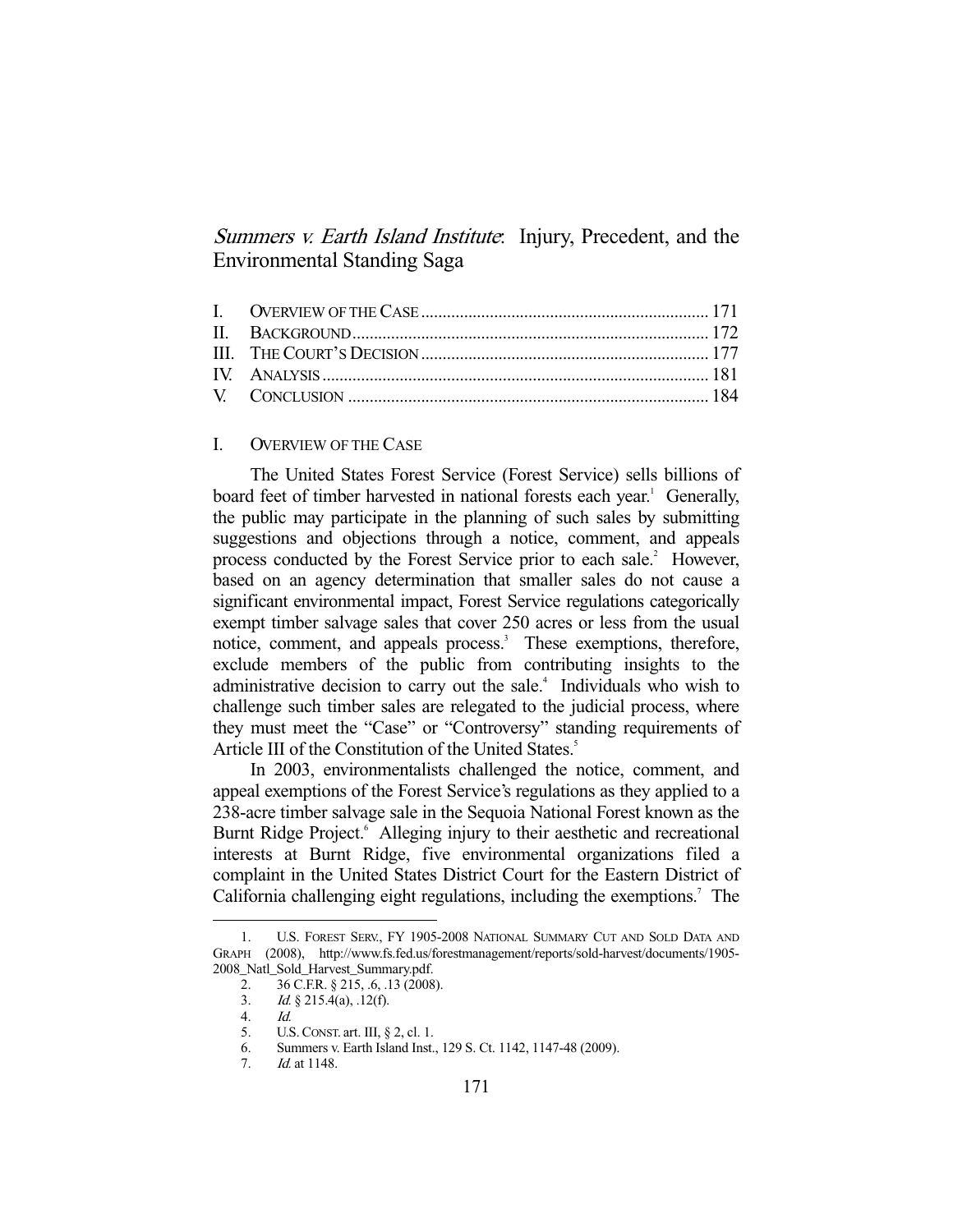district court granted a preliminary injunction halting the timber sale, and the parties subsequently settled the Burnt Ridge Project dispute.<sup>8</sup> Although the court concluded that Burnt Ridge was no longer an issue in the case, it went on to try the merits of the environmentalists' regulatory claims.<sup>9</sup> The court issued a nationwide injunction against the implementation of five of the challenged regulations, including the exemptions, over the Forest Service's objections that the claims were not ripe for adjudication in the absence of a specific challenged project.<sup>10</sup> On appeal, the United States Court of Appeals for the Ninth Circuit found that the district court erred in adjudicating the merits of the regulatory challenge outside of the Burnt Ridge Project because they were not ripe.<sup>11</sup> Nevertheless, the court upheld the nationwide injunction against the notice-and-comment exemptions because they applied to the Burnt Ridge Project.<sup>12</sup>

 The Supreme Court of the United States granted certiorari to review the issue of whether an environmental challenge to agency regulations constitutes a "Case" or "Controversy" under Article III of the Constitution when the specific action challenged has ceased to be an issue in the case.<sup>13</sup> The Supreme Court *held* that Earth Island Institute did not have standing to make a generalized challenge to Forest Service regulations in the absence of their specific application, reasoning that the environmentalists had not sufficiently alleged imminent, concrete, and personal harm. Summers v. Earth Island Institute, 129 S. Ct. 1142, 1149- 51 (2009).

### II. BACKGROUND

 The Supreme Court's decision in the noted case is grounded in the principle of standing derived from the "Case" or "Controversy" Clause of the Constitution.<sup>14</sup> The Court has construed this clause to act as a constraint on judicial power so that courts may not independently review executive or legislative actions, but may only act to "redress or prevent

 <sup>8.</sup> Id.

<sup>9.</sup>  $Id.$ <br>10.  $Id.$ 10. Id.

 <sup>11.</sup> Id.

 <sup>12.</sup> Id.

<sup>13.</sup> *Id.*; U.S. CONST. art. III, § 2, cl. 1.

 <sup>14.</sup> U.S. CONST. art. III, § 2, cl. 1 ("The judicial Power shall extend to all Cases, in Law and Equity, arising under this Constitution, the Laws of the United States, and Treaties made, or which shall be made, under their Authority; . . . [and] to Controversies to which the United States shall be a Party. . . .").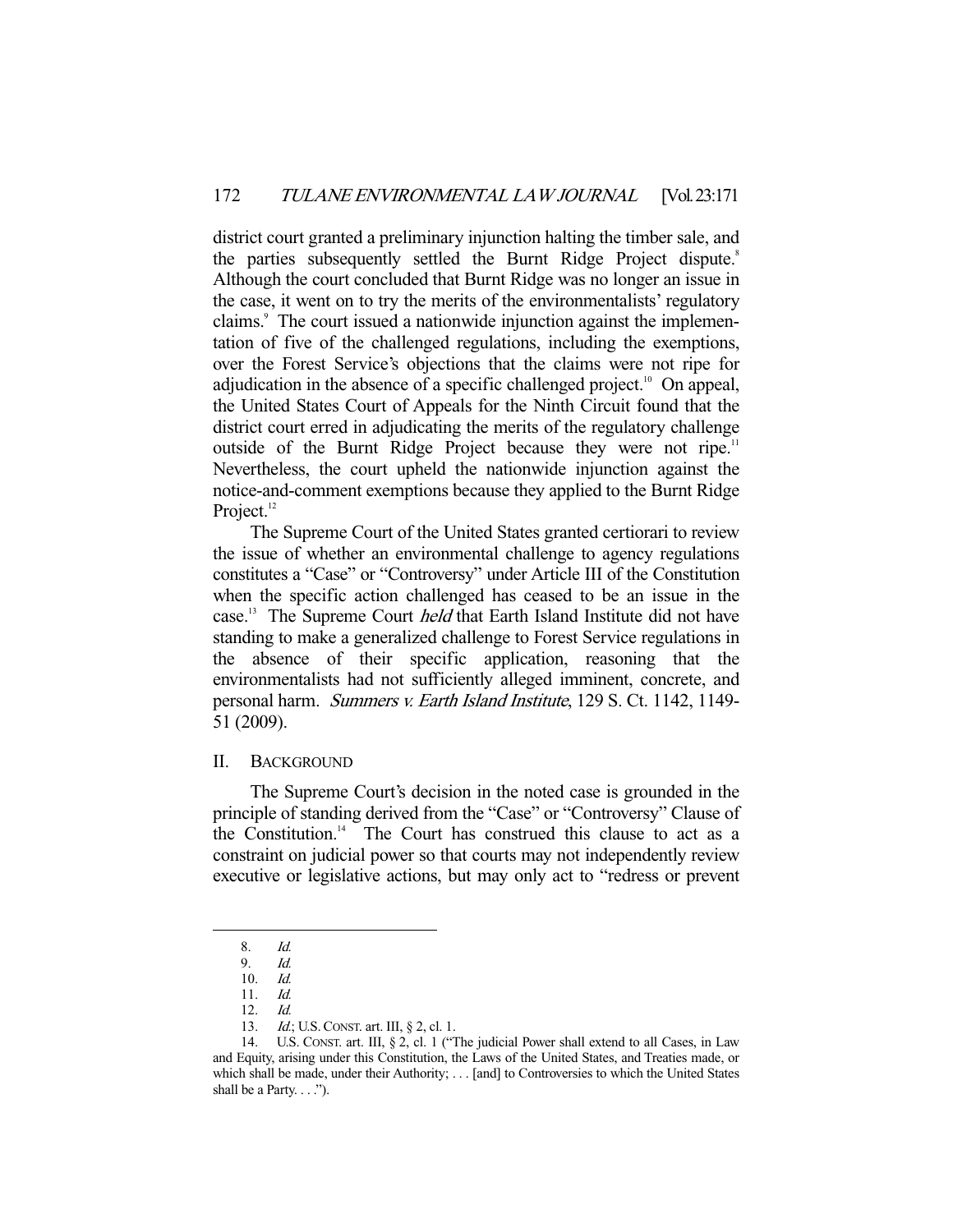actual or imminently threatened injury to persons."<sup>15</sup> Thus, plaintiffs seeking injunctive relief must show that (1) they face an "injury in fact," or an "actual and imminent" threat of concrete, particularized harm; (2) the threat is "fairly traceable" to the challenged action; and (3) a favorable judicial outcome would prevent or redress the threatened injury.16 Environmental plaintiffs have particular difficulty meeting the first element of standing in challenges to agency regulations because they are generally third parties to the government action, meaning that the regulations "neither require nor forbid action" on the part of the plaintiffs.17 Environmental plaintiffs must therefore show that the government's application of the challenged regulations injures or threatens to injure them.<sup>18</sup>

 Defining the "injury in fact" element of standing in environmental cases has animated vigorous debate in the Supreme Court since the advent of the environmental movement. $19$  As one scholar has put it, "After many decades of effort, the Court cannot forge a consensus regarding the nature of the injury requirement because the Justices fundamentally disagree over whether the basic purpose of standing doctrine is to block federal courts from usurping the policymaking power of the political branches," or whether its purpose is "to ensure that plaintiffs bring the right kind of personal stake to litigation to ensure that it is properly adversarial."20 The following cases demonstrate the tension between these two lines of judicial thought and the inconsistencies that have resulted in the environmental standing doctrine.

In *Sierra Club v. Morton*, the Supreme Court defined "injury in fact" as it applied to environmental challenges to agency actions.<sup>21</sup> The Sierra Club sought a permanent injunction against a series of permits issued by the Forest Service for the construction of a resort and highway in the Sequoia National Forest.<sup>22</sup> Sierra alleged that as an organization with a "special interest" in conservation, it would be injured by the construction projects because they would destroy scenery, natural objects, and wildlife, forever impairing the ability of future generations

 <sup>15.</sup> Summers, 129 S. Ct. at 1148.

<sup>16.</sup> *Id.* at 1149.

 <sup>17.</sup> Id.

 <sup>18.</sup> Id.

<sup>19.</sup> See, e.g., Massachusetts v. EPA, 549 U.S. 497, 522 (2007); Friends of the Earth, Inc. v. Laidlaw Envtl. Servs., 528 U.S. 167, 183 (2000); Lujan v. Defenders of Wildlife, 504 U.S. 555, 562-63 (1992); Sierra Club v. Morton, 405 U.S. 727, 734-35 (1972).

<sup>20.</sup> Richard Murphy, Abandoning Standing: Trading a Rule of Access for a Rule of Deference, 60 ADMIN. L.REV. 943, 945, 947 (2008).

 <sup>21.</sup> Morton, 405 U.S. at 734-35.

<sup>22.</sup> *Id.* at 729-30.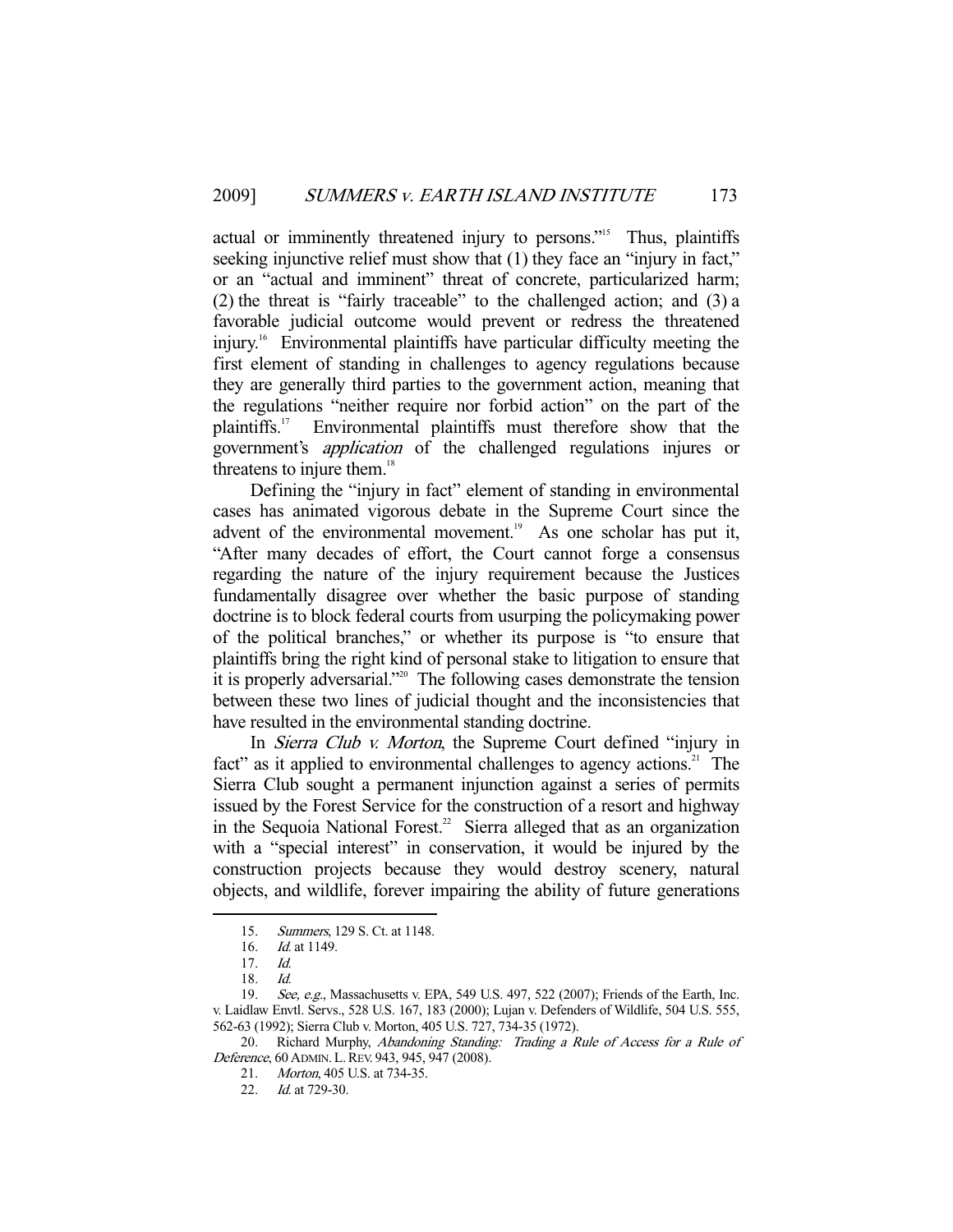to enjoy the park's natural offerings.<sup>23</sup> The Court observed that "[a]esthetic and environmental well-being, like economic well-being, are important ingredients of the quality of life in our society, and the fact that particular environmental interests are shared by the many rather than the few does not make them less deserving of legal protection through the judicial process."24 Nevertheless, the Court found that the injury alleged did not merit standing because the Sierra Club failed to allege that it or its members had ever even used the part of the forest in question.<sup>25</sup> The Court reasoned that injury in fact requires "more than an injury to a cognizable interest. It requires the party seeking review be himself among the injured."26

Since *Morton*, the greatest challenge to environmental plaintiffs regarding injury in fact has been establishing that threatened injuries from agency regulations are imminent. In City of Los Angeles v. Lyons, a highly instructive yet nonenvironmental case, the Supreme Court elaborated on the degree of imminence required for a plaintiff to obtain injunctive relief. $2^7$  Lyons, the victim of an illegal chokehold administered by police officers, sought an injunction against the city from authorizing the use of such tactics absent a threat of immediate deadly force to the officer.<sup>28</sup> He alleged that the police routinely employed chokeholds in nondeadly situations, that such techniques resulted in numerous irreparable injuries, and that he justifiably feared that he would be put in a chokehold again and suffer death or permanent harm.<sup>29</sup> The Court held that in order to show a threat of imminent injury sufficient to obtain injunctive relief, the victim must allege (1) that he would have another encounter with the police in the future and (2) that all police officers always use chokeholds during their encounters with citizens, or that the city ordered its officers to act in that way.<sup>30</sup> Reasoning that the "*reality* of the threat of repeated injury . . . is relevant to the standing inquiry, not the plaintiff's subjective apprehensions," the Court found that the odds of both conditions occurring were too remote to constitute imminent future harm, and the possibility that such events *might* happen in the future was mere conjecture.<sup>31</sup>

<sup>23.</sup> *Id.* at 734-35 n.8.

<sup>24.</sup> *Id.*<br>25. *Id.* 

*Id.* at 735.

<sup>26.</sup> *Id.* at 734-35.

 <sup>27. 461</sup> U.S. 95, 101-02 (1983).

<sup>28.</sup> *Id.* at 97-98.

 <sup>29.</sup> Id.

 <sup>30.</sup> Id. at 105-06.

 <sup>31.</sup> Id. at 107-08 n.8.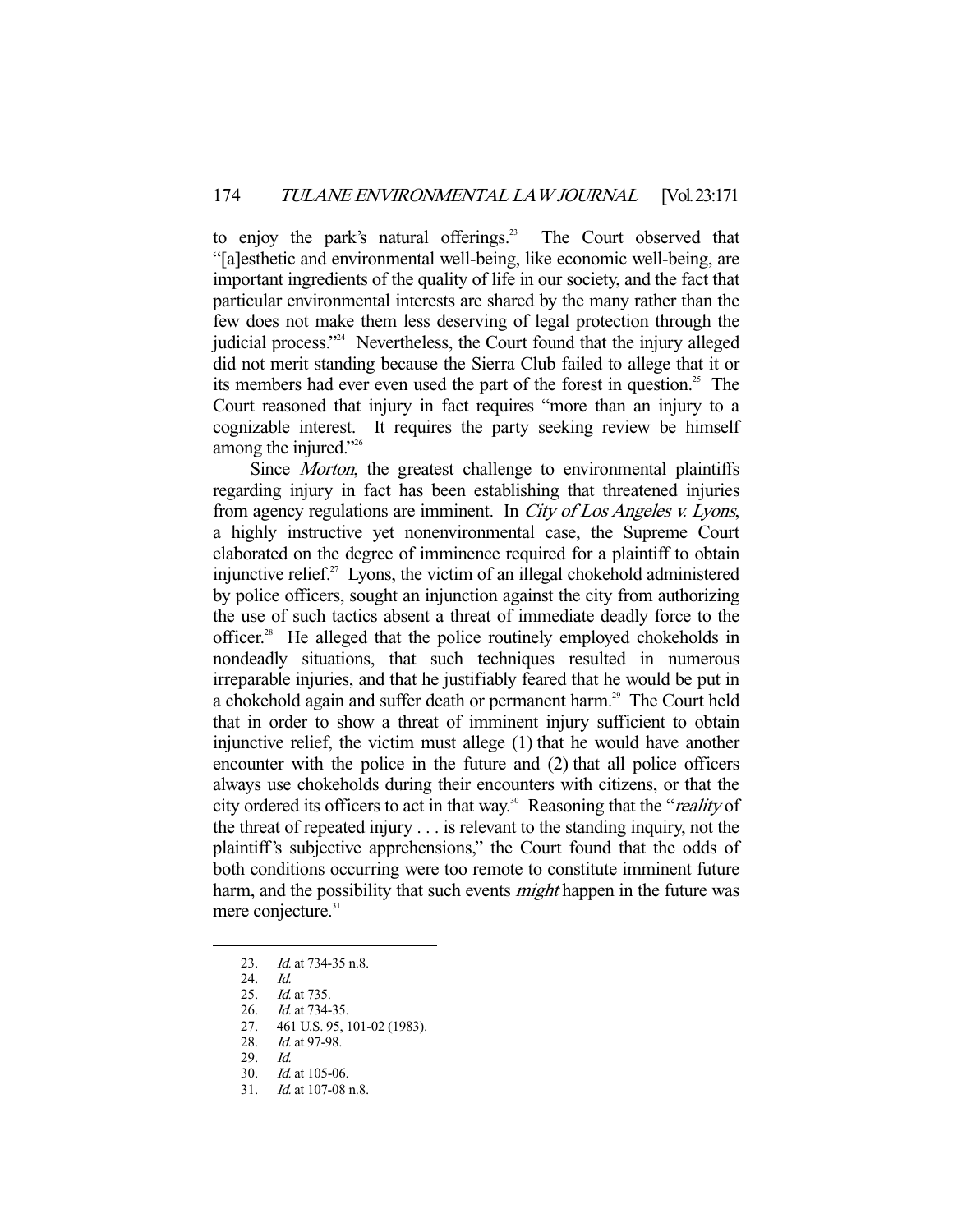Similarly, the Supreme Court held in *Lujan v. Defenders of Wildlife* that plaintiffs must allege specific facts showing how a government action would cause them imminent harm. $32$  In Defenders of Wildlife, several environmental organizations challenged regulations promulgated by the Secretary of the Interior that limited the application of the Endangered Species Act  $(ESA)^3$  to domestic federal actions.<sup>34</sup> The organizations sought an injunction to compel the Secretary to promulgate a new regulation that would extend ESA protection to federal actions  $overseas.<sup>35</sup>$  Members of the organizations alleged that exempting federal actions abroad from ESA enforcement threatened endangered species by potentially increasing the pace of extinction.<sup>36</sup> They further alleged that they had traveled to the site in question before to observe the endangered animals' habitat and intended to do so again with the hope of actually viewing the animals.37 Writing for the majority, Justice Scalia found that the members did not allege a sufficiently imminent threat of injury because the members did not actually have current plans to return to the site.<sup>38</sup> The Court defined injury in fact as "an invasion of a legallyprotected interest" that is "(a) concrete and particularized" and "(b) actual or imminent, not conjectural or hypothetical."39 Although the Court found that "the desire to use or observe an animal species, even for purely esthetic purposes, is undeniably a cognizable interest for the purpose of standing," it reasoned that alleging threatened injury at "some indefinite future time" did not show the high degree of immediacy required by the second element of injury in fact.<sup>40</sup> Justice Scalia further explained that "[s]uch 'some day' intentions—without any description of concrete plans, or indeed even any specification of when the some day will be—do not support a finding of the 'actual or imminent' injury that our cases require."<sup>41</sup>

Following Lyons and Defenders of Wildlife, where the Supreme Court discussed but did not find imminent threat of injury in fact, the Court heard several cases in which environmental plaintiffs successfully

 <sup>32.</sup> Lujan v. Defenders of Wildlife, 504 U.S. 555, 564 (1992).

 <sup>33. 16</sup> U.S.C. §§ 1536-1599 (2006).

 <sup>34.</sup> Defenders of Wildlife, 504 U.S. at 557-58.

 <sup>35.</sup> Id. at 559.

 <sup>36.</sup> Id. at 562.

 <sup>37.</sup> Id. at 563.

 <sup>38.</sup> Id. at 564.

 <sup>39.</sup> Id. at 560 (internal quotations omitted).

 <sup>40.</sup> Id. at 562-64 n.2.

 <sup>41.</sup> Id. at 564.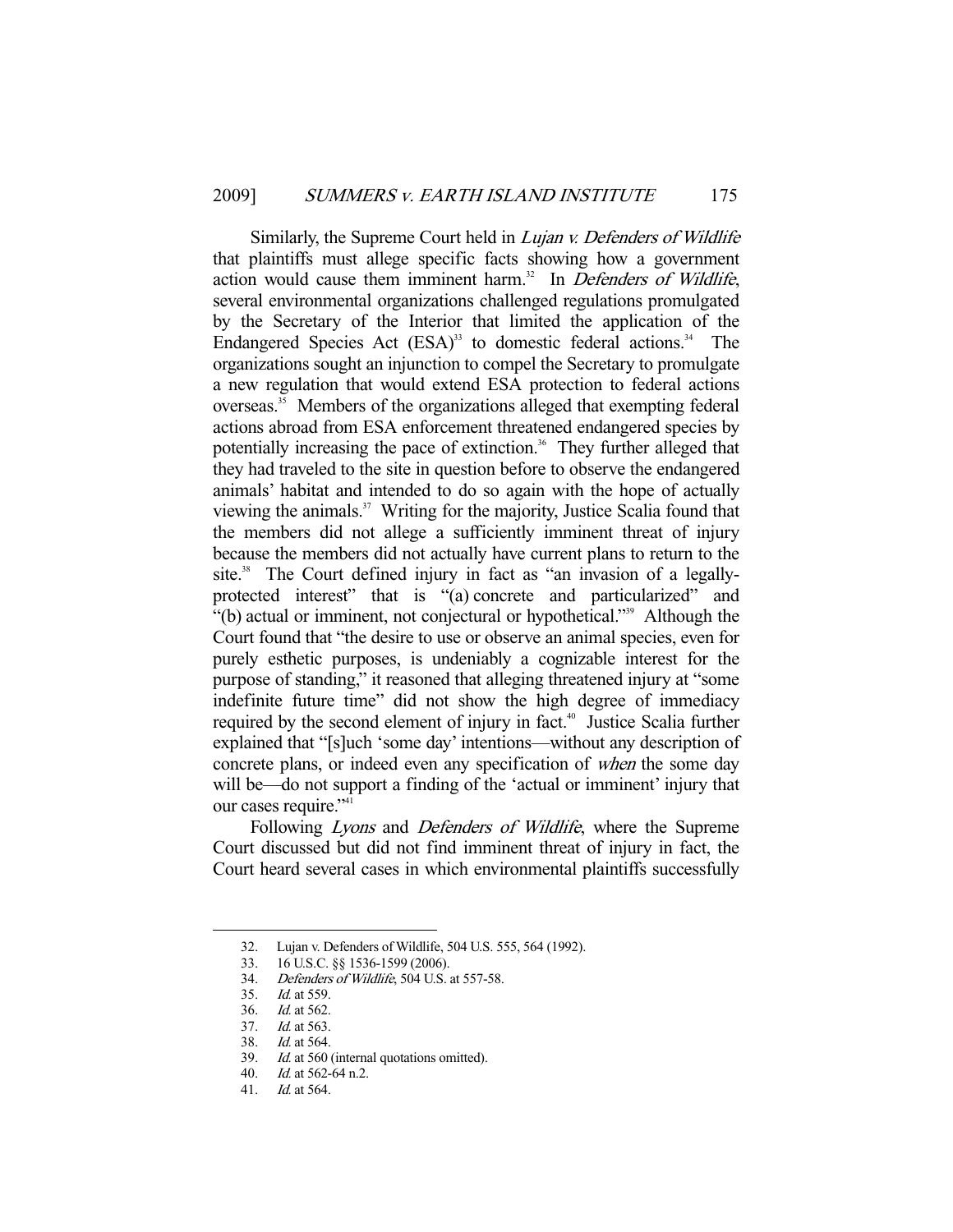alleged imminent injury.<sup>42</sup> In Friends of the Earth, Inc. v. Laidlaw Environmental Services, the Court found that individuals living downriver from a factory that violated pollutant discharge limits showed a threat of injury sufficiently imminent to merit standing.<sup>43</sup> The plaintiff organizations' members claimed that they lived near the contaminated river and that they wanted to use the river for recreation, but that fears of pollution prevented them from doing so.<sup>44</sup> The Court distinguished Lyons, finding that the plaintiffs' "subjective apprehensions" constituted an actual and imminent threat because there was no question that Laidlaw was violating pollution regulations.<sup>45</sup> Furthermore, the Court found that the plaintiffs' desire to use the river was distinguishable from the "some day intentions" alleged in *Defenders of Wildlife*, reasoning that Laidlaw's actions directly affected their enjoyment of the river since they lived on or around the river.<sup>46</sup>

Finally, in *Massachusetts v. EPA*, the Supreme Court found that the widely-shared, ongoing threat of climate change constituted a sufficiently imminent threat to the interests of several states and organizations to merit standing.<sup>47</sup> Challenging the EPA's refusal to regulate vehicle emissions under the Clean Air Act,<sup>48</sup> Massachusetts asserted that vehicle emissions contributed to global warming, which caused glaciers to melt, which in turn caused the loss of coastal property due to rising sea levels.<sup>49</sup> The Court found that the state showed a sufficient personal stake in the outcome of the case by alleging property loss as a coastal landowner.<sup>50</sup> The Court reasoned that a showing of property loss over time as the effect of climate change, regardless of the relatively slow pace of loss and the widely shared harm, constituted a particularized, imminent injury for the purposes of standing.<sup>51</sup> Ultimately, though the language of the "injury in fact" standard has not changed significantly since the Supreme Court decided Morton in 1972, the Court's interpretation of what constitutes an "actual and imminent threat" of "concrete, particularized

<sup>42.</sup> See Friends of the Earth, Inc. v. Laidlaw, 528 U.S. 167, 83-84 (2000); Massachusetts v. EPA, 549 U.S. 497, 521 (2007).

 <sup>43.</sup> Laidlaw, 528 U.S. at 183.

 <sup>44.</sup> Id. at 181-83.

 <sup>45.</sup> Id. at 184. The district court in this case found that Laidlaw had knowingly and continually violated pollution regulations on hundreds of occasions. Id. at 176.

 <sup>46.</sup> Id. at 183-84.

<sup>47.</sup> *See Massachusetts*, 549 U.S. at 522-23.

 <sup>48. 42</sup> U.S.C. §§ 7521-7590 (2006).

<sup>49.</sup> Massachusetts, 549 U.S. at 521-22.

 <sup>50.</sup> Id. at 522-23.

 <sup>51.</sup> Id.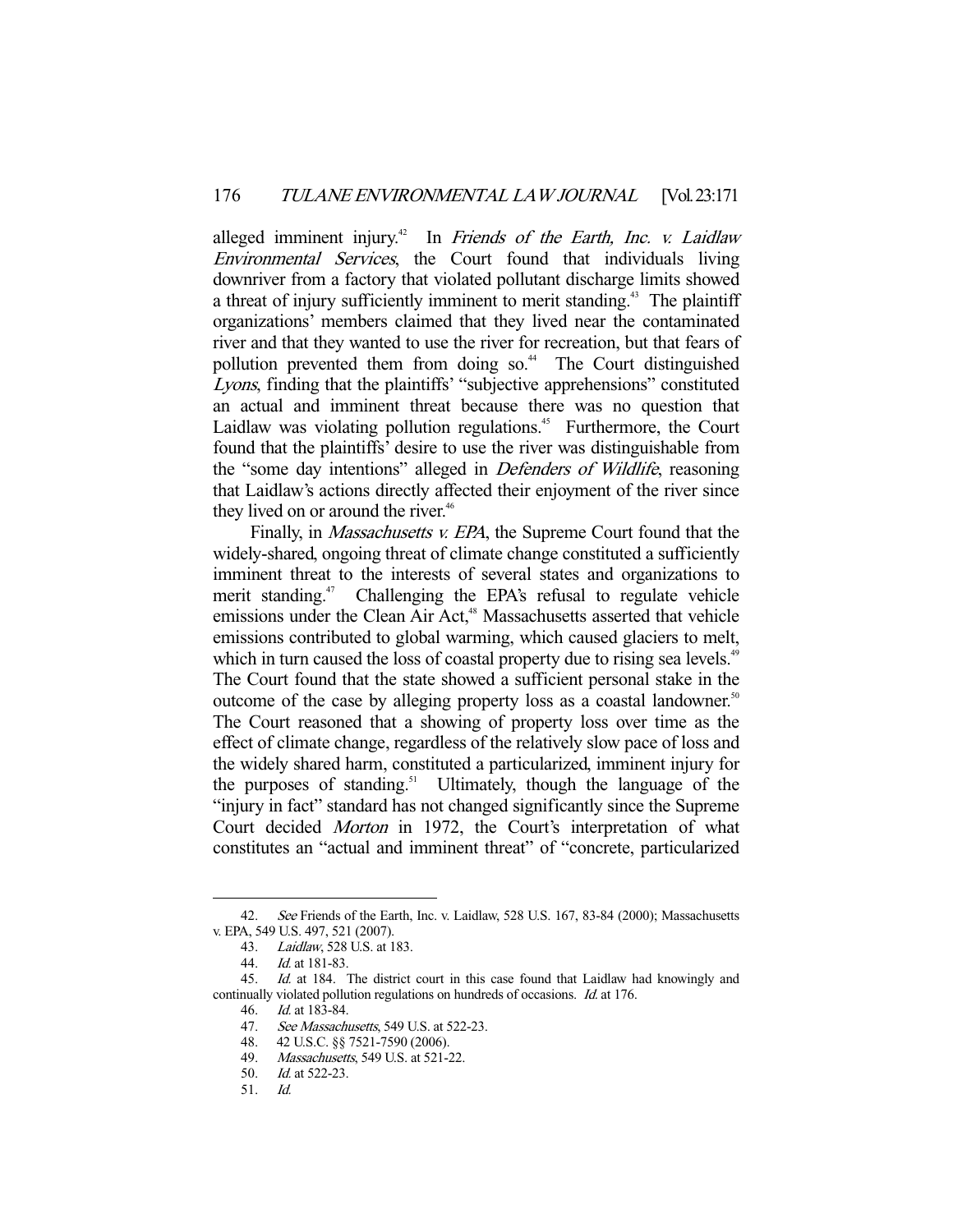harm" is far from settled as it applies to standing in environmental challenges.

## III. THE COURT'S DECISION

 In the noted case, the Supreme Court examined injury-in-fact precedent to determine whether Earth Island's members could challenge the Forest Service regulatory exemptions despite the fact that the Burnt Ridge timber sale was no longer an issue.<sup>52</sup> Drawing on the constitutional principle that courts may not review legislative or executive action absent a specific "Case" or "Controversy," the majority, led by Justice Scalia, looked to precedent to support its conclusion.<sup>53</sup> The Court first held that absent a dispute over a specific Forest Service action, the organization's members could not sufficiently show a concrete and particularized injury for the purposes of standing.<sup>54</sup> The Court next held that the same standard applied to "procedural" injuries, even where Congress granted certain individuals a right to standing.<sup>55</sup> Finally, the Court rejected the Dissent's argument that Earth Island's members had alleged a sufficient injury because they had shown that they faced a "realistic threat" of future injury resulting from the Forest Service's regulations.<sup>56</sup>

 The Court first examined affidavits submitted by two of Earth Island's members to determine whether they had properly shown injury in fact under the rule set out in *Morton* and developed by *Defenders of* Wildlife.<sup>57</sup> The first affidavit, submitted by Asa Marderosian, specifically addressed the Burnt Ridge Project.<sup>58</sup> Marderosian alleged that he had repeatedly visited Burnt Ridge, that he had imminent plans to return, and that his esthetic interests would be harmed if he did not have the opportunity to comment on the Forest Service's actions at the site.<sup>59</sup> The Court found that the affidavit alleged sufficient facts for standing on the Burnt Ridge Project, but that the injuries had been remedied by the Project's settlement.<sup>60</sup> The Court therefore held that Marderosian failed to meet the requirements of standing to challenge the regulations

<sup>52.</sup> Summers v. Earth Island Inst., 129 S. Ct. 1142, 1149-51 (2009).<br>53. Id. at 1148.

Id. at 1148.

 <sup>54.</sup> Id.

 <sup>55.</sup> Id. at 1151.

<sup>56.</sup> *Id.* at 1151-53.

 <sup>57.</sup> Id. at 1149-51.

 <sup>58.</sup> Id. at 1149.

 <sup>59.</sup> Id.

 <sup>60.</sup> Id.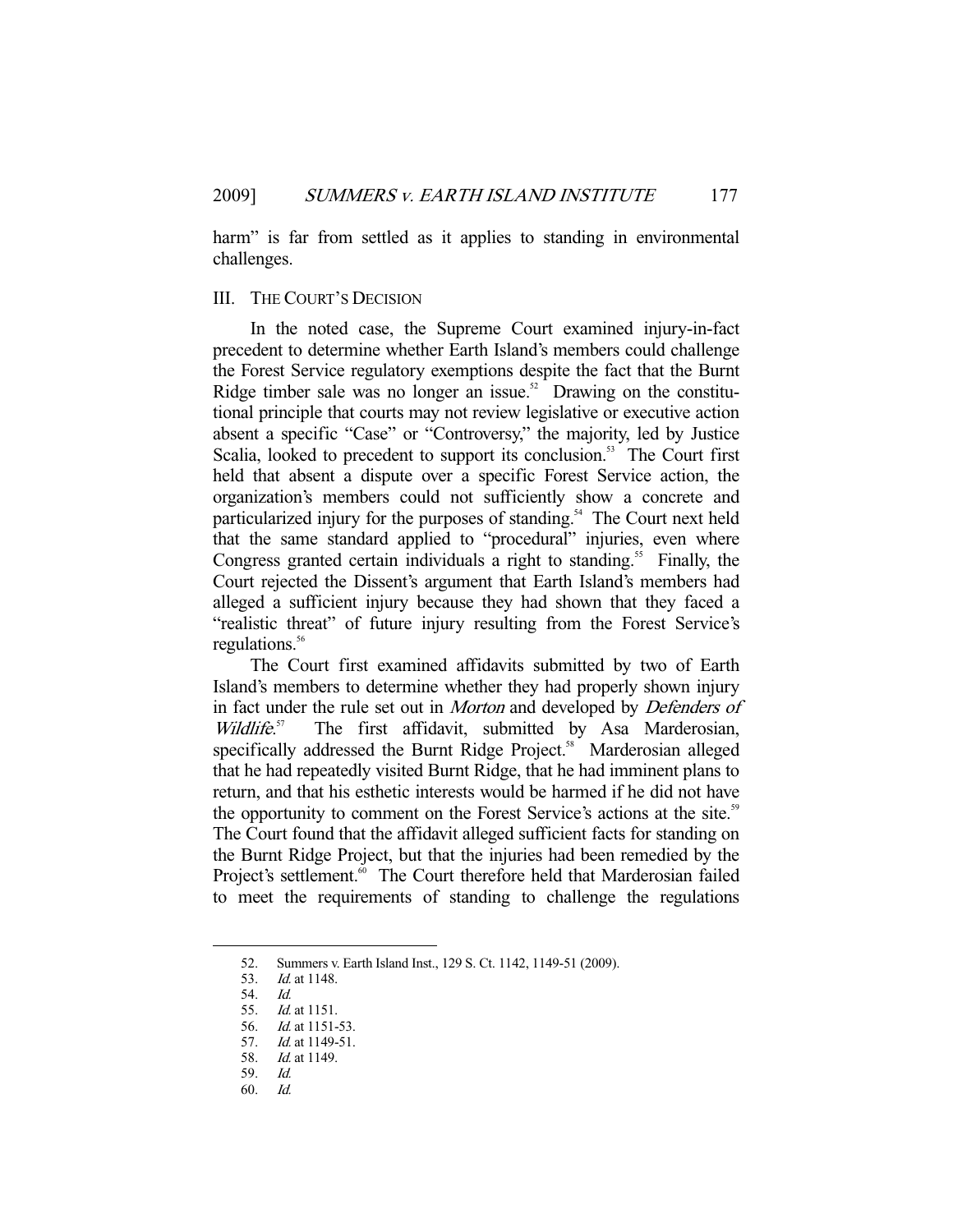generally.61 The Court rejected the proposition that after settlement of his original claim, Marderosian retained standing to challenge "the basis for that action (. . . the regulation in the abstract), apart from any concrete application that threatens imminent harm to his interests."62 The Court reasoned that it had found no precedent to support Marderosian's claim to standing, and that "[s]uch a holding would fly in the face of Article III's injury-in-fact requirement."63

 The Court went on to find that the second affidavit, submitted by Jim Bensman, to be insufficient as well.<sup>64</sup> Bensman alleged that he had suffered injury in the past due to Forest Service actions, that he had visited over seventy national forests on hundreds of occasions (including the Allegheny National Forest, the site of several proposed small timber sales), and that he intended to do so again.<sup>65</sup> The Court rejected each allegation in turn. It began by holding that Bensman's past injuries did not suffice for standing because (1) they did not identify specific sites, (2) they were not tied to a specific application of the challenged regulations, and (3) they related to past events rather than imminent future injury.<sup>66</sup>

 Moreover, although the Court found that Bensman had visited many forests in the past and intended to do so in the future, he failed to identify any timber sale in particular that would be unlawfully exempted under the Forest Service regulations.<sup>67</sup> The Court reasoned that this showed a chance but not *likelihood* that the agency's unlawful actions would injure Bensman in the future.<sup>68</sup>

 Finally, the Court rejected Bensman's reference to the projects in the Allegheny National Forest because he did not demonstrate a "firm intention" to visit the Forest.<sup>69</sup> The Court found Bensman's desire to visit the Forest constituted a "some day intention," which the Court had rejected for the immininency requirement in *Defenders of Wildlife*.<sup>70</sup> Moreover, Justice Scalia compared Bensman's allegations to those made by the plaintiff in Lyons, finding Bensman's showing of injury to be significantly weaker.<sup>71</sup> He reasoned that "[a]ccepting an intention to visit

 <sup>61.</sup> Id. at 1149-50.

 <sup>62.</sup> Id.

 <sup>63.</sup> Id.

 <sup>64.</sup> Id. at 1150.

 <sup>65.</sup> Id.; id. at 1157 (Breyer, J., dissenting).

 <sup>66.</sup> Id. at 1150 (majority opinion).

 <sup>67.</sup> Id.

 <sup>68.</sup> Id.

 <sup>69.</sup> Id.

 <sup>70.</sup> Id. at 1151 (quoting Lujan v. Defenders of Wildlife, 504 U.S. 555, 564 (1992)).

 <sup>71.</sup> Id.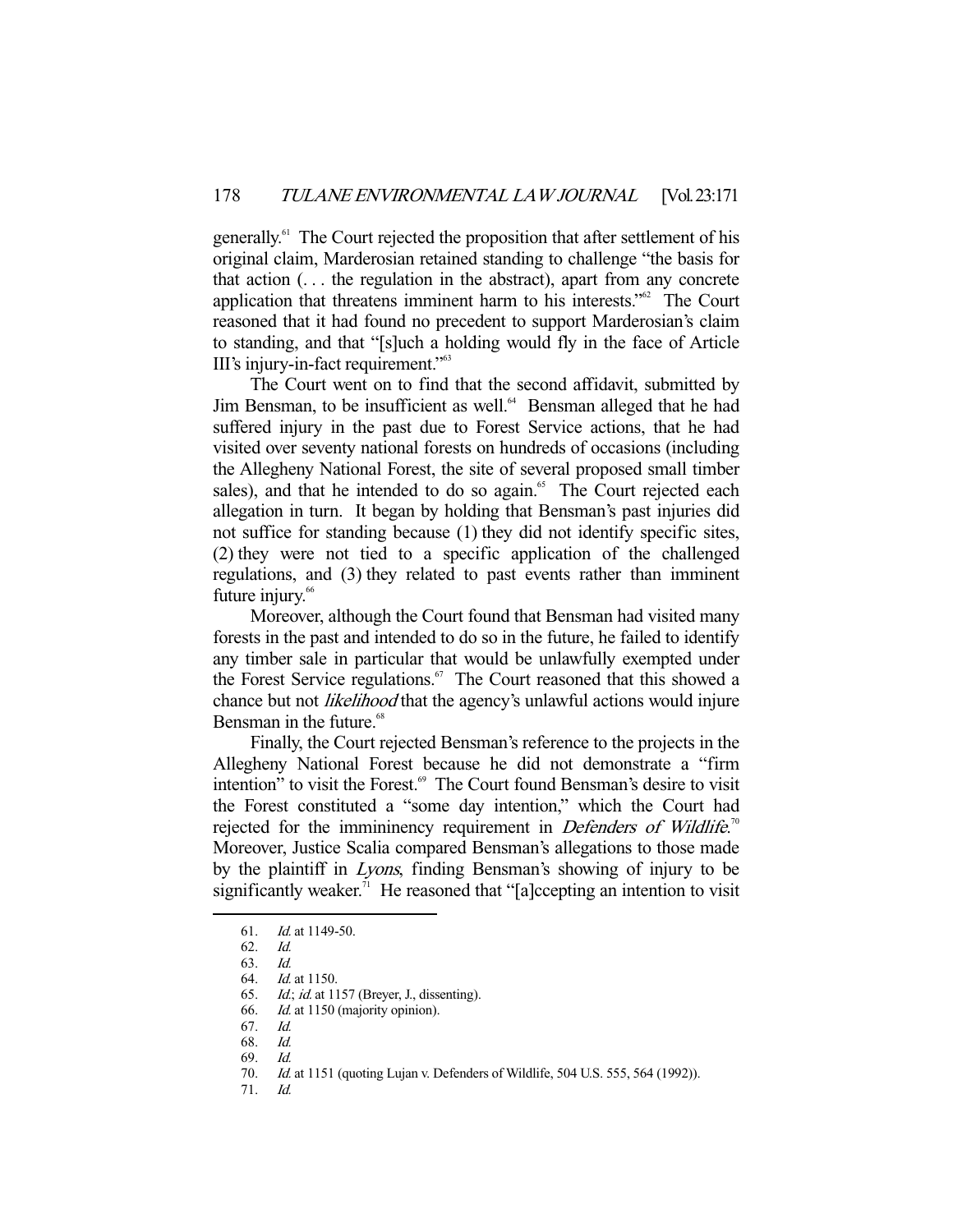the National Forests as adequate to confer standing to challenge any Government action affecting any portion of those forests would be tantamount to eliminating the requirement of concrete, particularized injury in fact."<sup>72</sup>

 The Court next examined whether an alleged "procedural injury" modified the standing requirements of Article III.<sup>73</sup> Earth Island claimed that the Forest Service's unlawful regulations constituted a continual denial of its rightful ability to comment on certain actions.<sup>74</sup> The Court found that Earth Island could not assert such a claim absent a concrete application of the regulations, reasoning that the "depravation [of a procedural right] in vacuo ... is insufficient to create Article III standing."<sup>75</sup> The Court once again emphasized the need for a "concrete" and particularized" harm, holding that plaintiffs must show that "the action injures [the]m in a concrete and personal way," no matter what kind of injury they allege.<sup>76</sup> Furthermore, although the Court accepted the assertion that Congress had specifically accorded the notice, comment, and appeal procedure to individuals potentially affected by Forest Service actions, it rejected Earth Island's contention that the general denial of procedure by an agency constituted an injury in fact.<sup>77</sup> The Court reasoned that the analysis of such congressional grants is better conducted under the redressability element of standing because the right to comment does not mean that a commenter would certainly persuade an agency against conducting a proposed action.<sup>78</sup>

 The Court closed its opinion by addressing the arguments of the dissent.<sup>79</sup> The dissenting opinion, written by Justice Breyer, asserted that the majority's holding directly contradicted the precedent set forth in Massachusetts, where a state had standing to challenge a procedural failure although the injury alleged was unlikely to occur for several decades.<sup>80</sup> The dissent further concluded that the "imminent threat" standard put forth by the majority improperly applied the precedents set

 <sup>72.</sup> Id.

<sup>73.</sup> *Id.*<br>74. *Id.* 

<sup>74.</sup> 

 <sup>75.</sup> Id.

Id. (quoting Lujan v. Defenders of Wildlife, 504 U.S. 555, 580-81 (1992) (Kennedy, J., concurring in part and concurring in the judgment)). Justice Kennedy wrote a short concurring opinion in the noted case emphasizing this point as well. Id. at 1153 (Kennedy, J., concurring).

<sup>77.</sup> *Id.* at 1151 (majority opinion).

 <sup>78.</sup> Id.

<sup>79.</sup> *Id.* at 1151-53.

 <sup>80.</sup> Id. at 1155-56 (Breyer, J., dissenting) (citing Massachusetts v. EPA, 549 U.S. 497, 522-23 (2007)).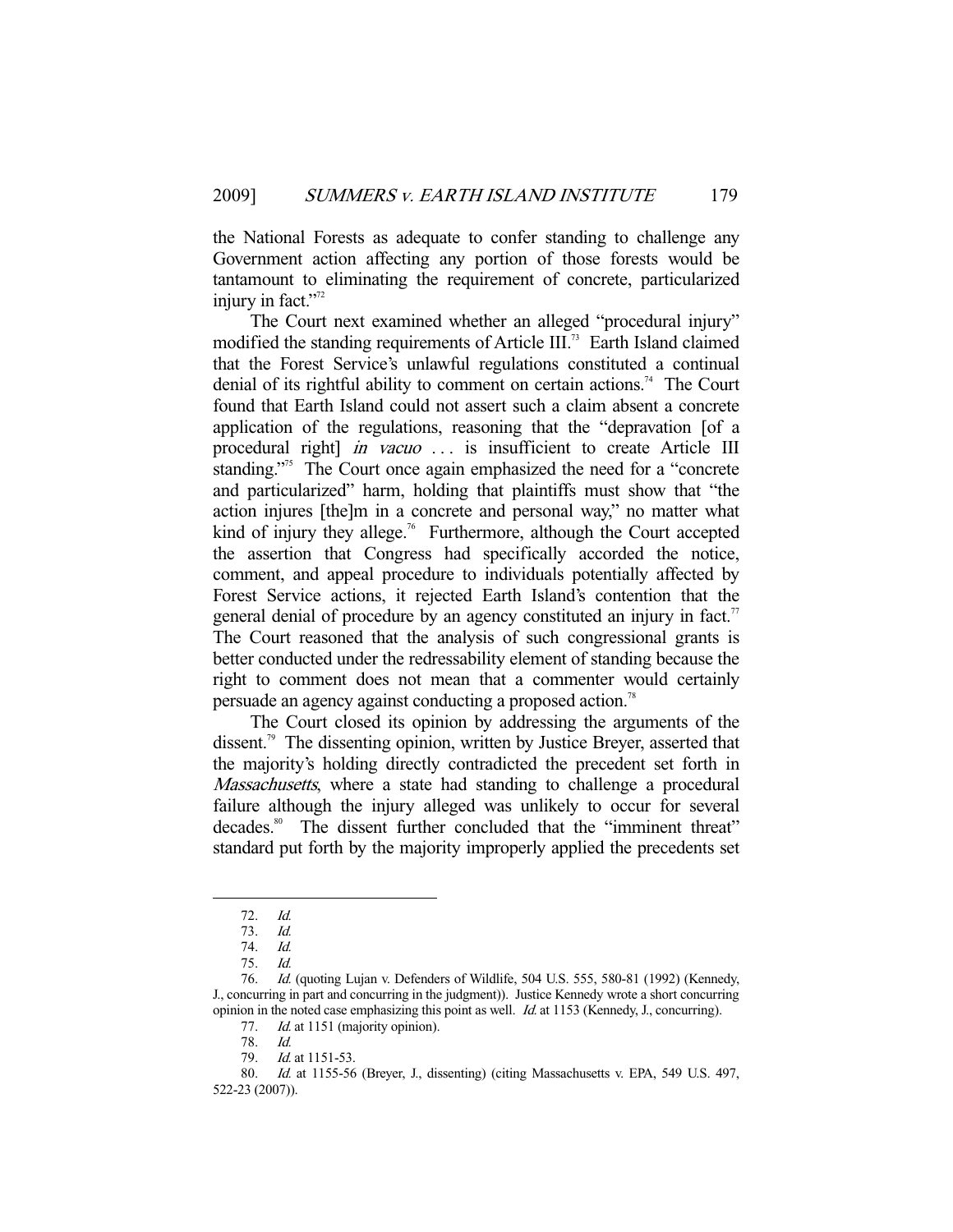forth in *Defenders of Wildlife* and *Lyons*.<sup>81</sup> Looking at those three cases, the dissent proposed that for the purposes of defining "injury in fact" where past injury has occurred, a threat need not be "imminent" so much as it need be "realistic."82 For example, the dissent postulated that the Court used the word "imminent" in Defenders of Wildlife not to set a standard but to emphasize the fact that the plaintiffs had only alleged conjectural and speculative future harm.<sup>83</sup> The dissent also suggested that Lyons supported a "realistic threat" standard, finding that "where, as here, a plaintiff has *already* been subject to the injury it wishes to challenge, the Court has asked whether there is a realistic likelihood that the challenged future conduct will, in fact, recur and harm the plaintiff."<sup>84</sup> In support of the realistic threat standard, Justice Breyer argued that such a standard was typical in traditional common law actions.<sup>85</sup> For example, he suggested, a court would grant standing in equity for an injured person seeking a protection order for "future realistic (but nongeographically specific) threats."<sup>86</sup>

 The dissent then examined the affidavits of Earth Island's members for their sufficiency under the realistic threat standard, suggesting that Earth Island's members had alleged sufficient facts for standing.<sup>87</sup> Based on admissions by the Forest Service that it would conduct thousands more exempted salvage timber sales in the "reasonably near future," the dissent reasoned that Marderosian and Bensman did not need to allege specific projects in their allegations considering the high likelihood that they would be affected in the future by at least one of those sales.<sup>88</sup>

 The majority ultimately rejected the dissent's realistic threat standard, calling it a "mockery" of Supreme Court precedent that has required specific allegations that at least one organizational member would be "directly affected" by the unlawful activity.<sup>89</sup> Justice Scalia

 <sup>81.</sup> Id.

 <sup>82.</sup> Id.

 <sup>83.</sup> Id. at 1155 (citing Lujan v. Defenders of Wildlife, 504 U.S. 555, 560 (1992)).

<sup>84.</sup> *Id.* at 1155-56 (citing City of Los Angeles v. Lyons, 461 U.S. 95, 107-08 n.8 (1983)).

 <sup>85.</sup> Id. at 1156.

<sup>86.</sup> Id. Justice Breyer also used examples in property law (a court would not deny standing to a holder of future interest in property in a case of waste) and tort law (a court would not deny standing to a person whose neighbor built a dam that creates a nuisance even though the harm will not occur for several years). *Id.* 

 <sup>87.</sup> Id.

<sup>88.</sup> *Id.* at 1157. The dissent distinguished *Morton* based on the magnitude of the agency action in the noted case. Id. In Morton, the Sierra Club challenged the use of a single eighty-acre parcel of land. Sierra Club v. Morton, 405 U.S. 727, 729 (1972). The noted case involves thousands of sites on hundreds of times more acres whose specific locations are undetermined. Summers, 129 S. Ct. at 1157.

<sup>89.</sup> Summers, 129 S. Ct. at 1151-52.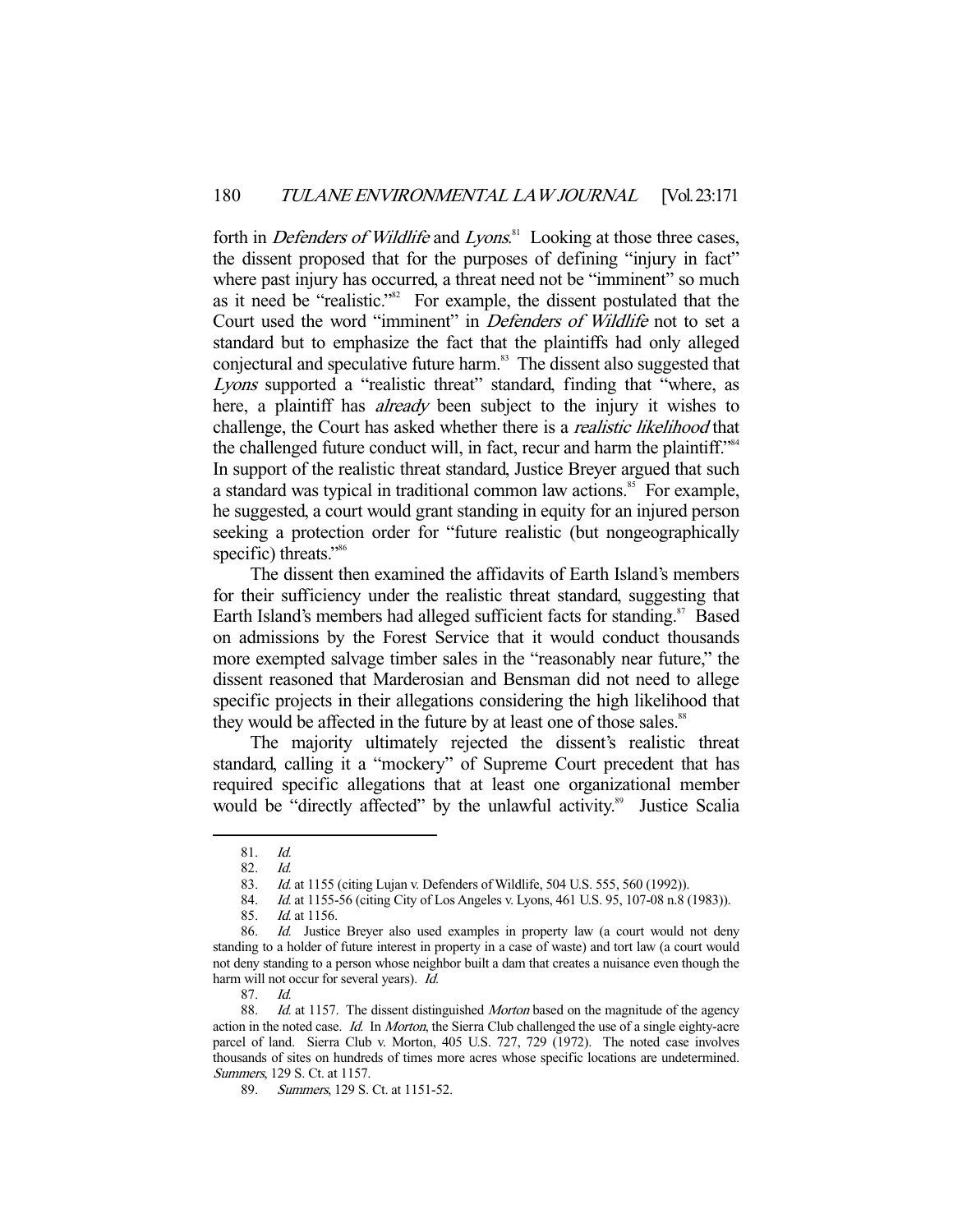reiterated the need for "a factual showing of perceptible harm" and not of a mere likelihood that a member would be adversely affected.<sup>90</sup> Justice Scalia concluded by finding that even by the dissent's standard, the injuries alleged by Marderosian and Bensman did not show a "realistic threat" because the affidavits failed to demonstrate that either person would ever visit one of the sites affected by exempted timber sales.<sup>91</sup>

#### IV. ANALYSIS

 The Supreme Court's holding in the noted case places a stringent limitation on when an individual may bring a procedural challenge to an agency action. The holding frustrates an individual's ability to communicate with agencies through the notice-and-comment process prior to decision making by effectively postponing agency and judicial consideration of such actions until such action is imminent or until it has passed. From an environmental standpoint, this limitation effectively defeats the purpose of a statute requiring agencies to consider public comment before taking action, which is to promote reasoned decision making and administrative transparency. As affiant Jim Bensman aptly commented, the fundamental effect of the Supreme Court's decision in the noted case is on "public accountability" and "whether or not the public has a right to be involved" in agency actions.<sup>92</sup>

 Ultimately, the noted case leaves two lingering questions regarding standing. The first deals with the effects that settlement has on litigation strategy and policy, particularly when an agency may use it as an escape hatch to avoid challenges to their procedures. The second deals with precedent. The noted case exemplifies a sort of judicial cherry-picking, wherein the Court selectively followed some precedents while ignoring others. This approach renders the line between concrete future harm and conjectural future harm difficult to determine for potential environmental litigants. Thus the holding in the noted case sends a cautionary message to environmental plaintiffs, underscoring the need for precise allegations of injury to avoid the risk of losing on standing grounds.

 For parties in environmental litigation, the noted case provides important strategic implications arising from the role played by the Forest Service's settlement of the Burnt Ridge Project. Although the dissent, lower courts, and plaintiffs urged that the Project's settlement did not bar standing because the Project constituted a concrete application of the

<sup>90.</sup> Id. at 1152 (quoting *Defenders of Wildlife*, 504 U.S. at 566).<br>91. Id. at 1153.

*Id.* at 1153.

 <sup>92.</sup> Michael Doyle, Sierra Logging Case in Supreme Court Stalled Timber Sale To Become Next National Environmental Flash Point, FRESNO BEE, Aug. 23, 2008, at C1.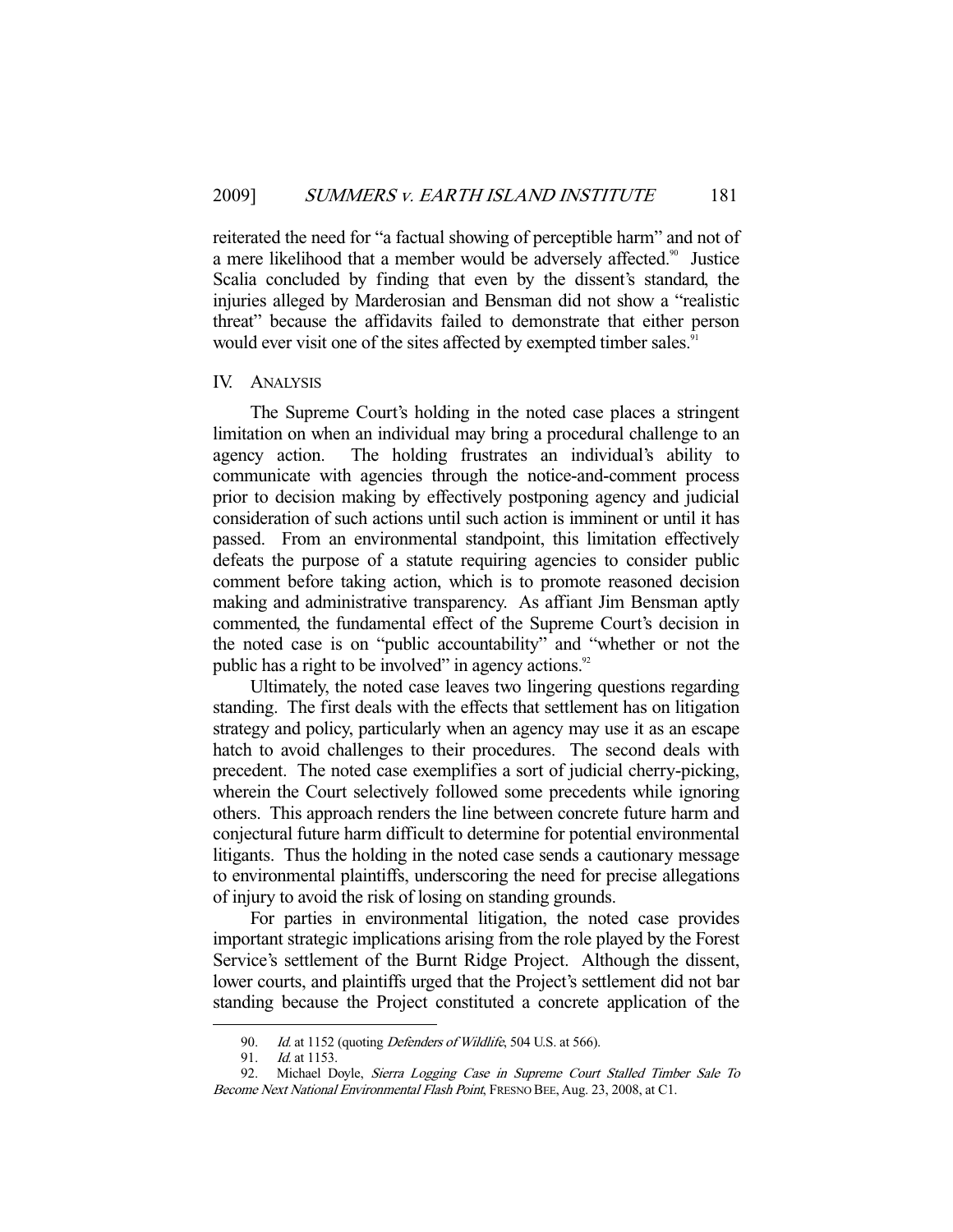agency's regulations, the Court nonetheless held that it could not review the regulations in light of that specific past injury.<sup>93</sup> The effect of the Forest Service's settlement of the issue, therefore, was to remove the regulations from judicial consideration absent a separate challenge to a different application of the regulations. Thus the Court's holding provides an explicit "out" for agencies hoping to insulate their regulations from judicial scrutiny.<sup>94</sup> At the same time, the holding removes any incentive for environmental plaintiffs to settle in cases involving both specific and procedural injury, even where the opportunity for a fair settlement presents itself. Consequently, the decision in Summers reduces the value of settlement in environmental litigation and encourages parties to expend resources and time to litigate issues that they might otherwise settle.

 Another troubling issue that arises from the holding in the noted case is the Supreme Court's failure to apply standing precedent. In its decision, the Supreme Court relies on precedent only to set out the rules pertaining to injury, ending its deference to most past decisions there. The Court's application of specific precedent in its reasoning is sparse at best, and when it does apply such precedent, it does not truly follow their holdings.

For example, the holding in *Massachusetts*, the most recent Supreme Court case addressing environmental standing, is directly contrary to the holding in the noted case and only reluctantly discussed by the majority. The *Massachusetts* Court allowed a state alleging procedural harm and broad-but-distant future injury to prevail because it had demonstrated a sufficient personal stake in the case.<sup>95</sup> The majority in the noted case (Justice Kennedy excepted) vigorously dissented in Massachusetts because the harm of global warming was not particularized and the alleged threat of land loss was not imminent based on the evidence presented.<sup>96</sup> Unsurprisingly, those same Justices all but ignored Massachusetts in their standing discussion in the noted case. The only mention the Court made of the majority's holding in Massachusetts came in a discussion of the necessity of geographic specificity in alleging harm.<sup>97</sup> The use of *Massachusetts* in this context is

<sup>93.</sup> Summers, 129 S. Ct. at 1148-50; *id.* at 1157 (Breyer, J., dissenting).

 <sup>94.</sup> While settlement is a possible outcome in any challenge, the distinction here is that the Court explicitly found that in regulatory challenges where the parties settle on a matter concerting an agency's specific application of regulations, the courts will not hear the merits of a challenge to the regulations themselves.

 <sup>95.</sup> Massachusetts v. EPA, 549 U.S. 497, 522-23 (2007).

<sup>96.</sup> *Id.* at 541-42 (Roberts, J., dissenting).

 <sup>97.</sup> Summers, 129 S. Ct. at 1156 (Breyer, J., dissenting).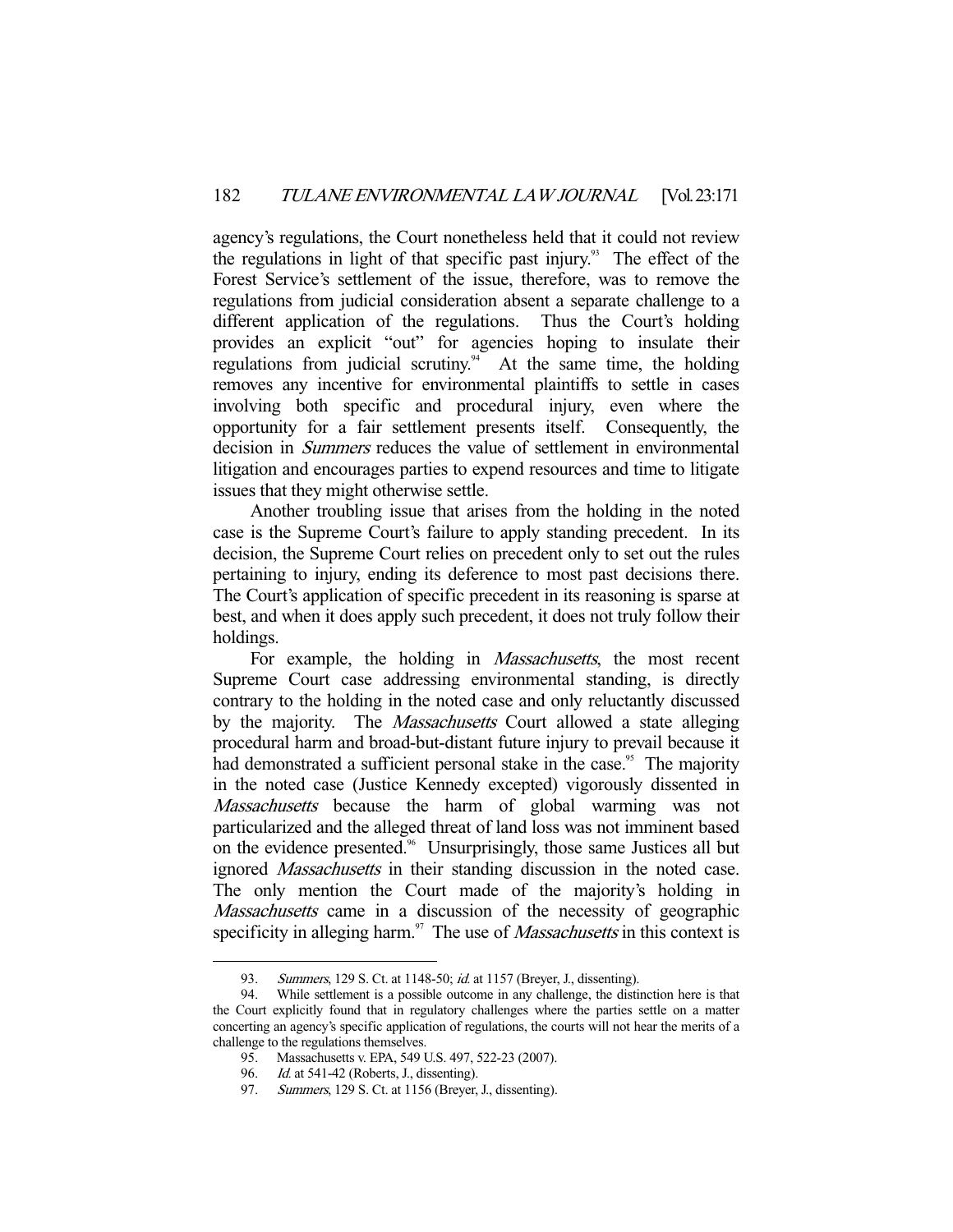incongruous, considering that the same Justices in that case who insisted that the harm was far from geographically specific used the case here to demonstrate that requirement. The Court did not treat Massachusetts in any further detail, though, preferring to overlook the precedent that most strongly undermines its holding.

The Court instead relied heavily on *Lyons*, despite its factual dissimilarities from the noted case, to support its finding that Earth Island's injury was insufficient for standing. The victim in Lyons sought an injunction against a police practice, as opposed to a federal agency's compliance with *statutory mandates* through its official regulations.<sup>98</sup> The fact that the Court in the noted case had before it a congressional mandate<sup>99</sup> to compare against the Forest Service's regulations speaks to the concreteness of the harm alleged; Lyons, on the other hand, had no such official order to support his complaint against the practice.

 Furthermore, Lyons' failure to allege the imminence of future harm is clearly distinguishable from the noted case. The Supreme Court in Lyons emphasized the "reality of the threat of repeated injury," holding that the victim needed to show that he would certainly have another encounter with the police and that either all officers choke citizens or that the city ordered them to do so.<sup>100</sup> Earth Island in the noted case alleged an injury that would meet this sort of inquiry. Not only would the Forest Service deprive individuals of their right to notice and comment in the future, but the agency specifically mandated that *all* timber salvage sales below a certain size would cause such a deprivation. As the dissent argued, Earth Island seemed to have satisfied the "realistic threat" standard used in Lyons in light of the near certainty that the procedural harm would occur in the future.<sup>101</sup> Nonetheless, the majority found a "weaker likelihood" of future injury to Earth Island's members than the "conjectural" injuries alleged in Lyons, despite both Bensman's assertion that he would certainly visit more national forests and the Forest Service's admission that it would conduct thousands of exempted timber sales in the future. $102$ 

 The only precedent that the Court substantively applied in the reasoning of the noted case is *Defenders of Wildlife*. That opinion, also authored by Justice Scalia, rejected a procedural injury as it affected the

 <sup>98.</sup> City of Los Angeles v. Lyons, 461 U.S. 95, 98 (1983).

 <sup>99. 16</sup> U.S.C. § 1612 (2006).

 <sup>100.</sup> Lyons, 461 U.S. at 105-07 n.8.

 <sup>101.</sup> Summers, 129 S. Ct. at 1155-56 (Breyer, J., dissenting).

<sup>102.</sup> *Id.* at 1150 (majority opinion).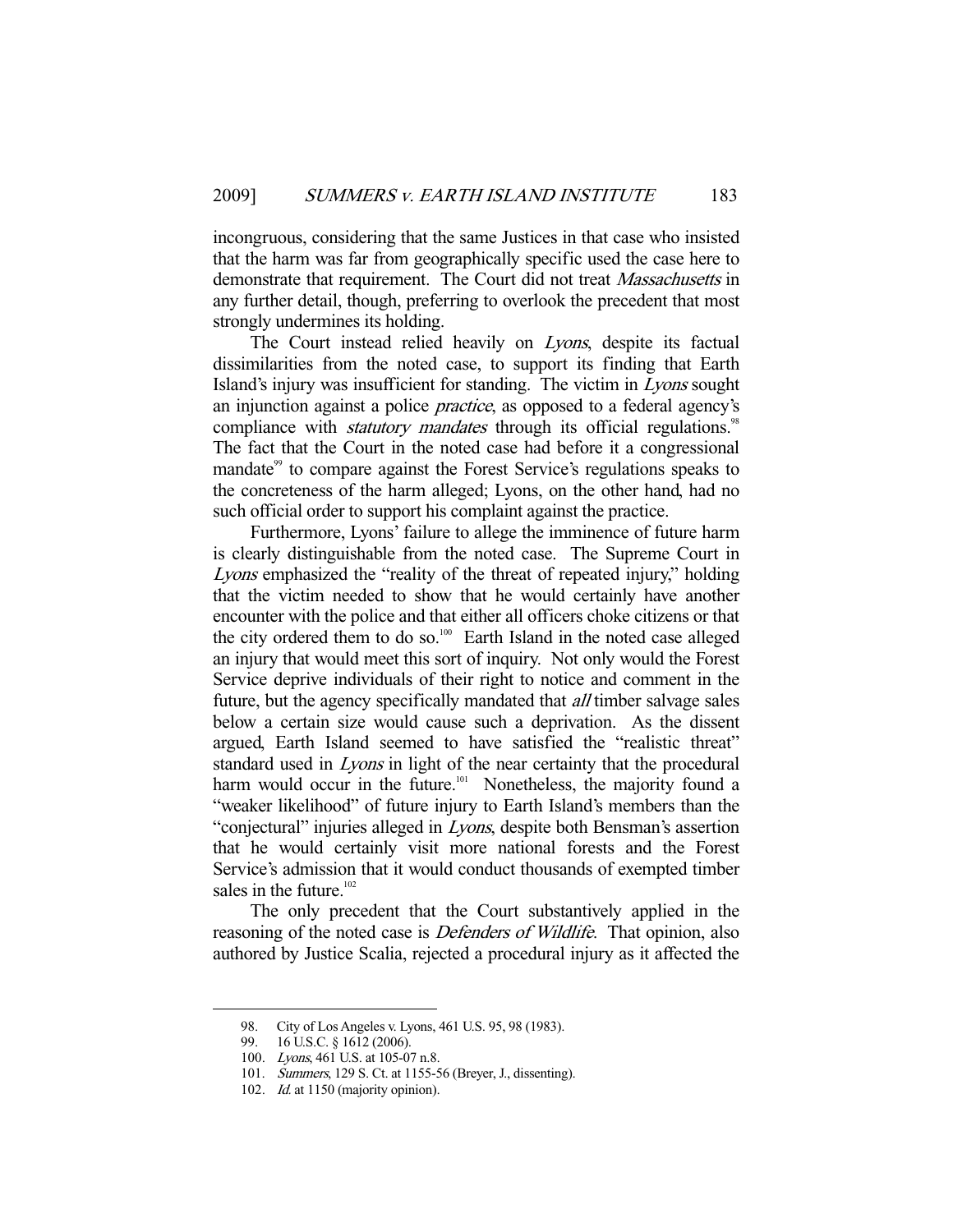plaintiff's potential enjoyment of wildlife at a site in Sri Lanka.<sup>103</sup> Despite the geographic specificity of the alleged injury, the *Defenders* Court held that it did not suffice for standing because the plaintiffs did not have discrete plans to return to the affected location in the future.<sup>104</sup> The Court thus required of plaintiffs nothing short of a plane ticket to return to the location, despite the fact that there was a civil war taking place in the country.105 The facts of the noted case fit nicely into the Defenders mold; Marderosian and Bensman certainly did not allege future plans to visit affected sites with plane-ticket specificity.

 At the same time, the overseas travel required to visit the site in Defenders would involve significantly more time, money, and planning than does a trip to an American national forest for a person who has visited such forests on hundreds of occasions. In this sense, the injury alleged in the noted case probably fits better with that in *Laidlaw*, where the Court granted standing to plaintiffs who lived near but could not enjoy a polluted river.<sup>106</sup> In that case, the plaintiffs certainly did not have concrete plans to use the river, but Justice Ginsburg found that their hopes of use exceeded *Defenders'* "someday intentions."<sup>107</sup> Nevertheless, the Court in the noted case mostly ignored *Laidlaw* in its opinion, preferring *Defenders'* specificity over *Laidlaw's* permissiveness.

The result of the Supreme Court's application of Lyons and Defenders in the noted case is that courts will not consider the likelihood of future harm in a challenge to agency regulations, no matter how certain that likelihood may be, absent highly specific allegations of personal stake in a case. Plaintiffs cannot recover unless they can prove that they would be at the site to witness the harm caused by such failures or the harm's aftermath. As a result, environmental plaintiffs will likely lose on standing grounds if they do not sufficiently allege the location of imminent future harm and that a member will be there, even where an agency admits that it will repeat the challenged activity thousands of times across the nation.

#### V. CONCLUSION

 The Supreme Court's holding in the noted case adds yet another chapter to the increasingly complex standing saga in which two antagonistic camps of Justices fundamentally disagree on the meaning of

 <sup>103.</sup> Lujan v. Defenders of Wildlife, 504 U.S. 555, 559 (1992).

<sup>104.</sup> *Id.* at 564.

<sup>105.</sup> *Id.* (quoting the affidavit of the plaintiff).

 <sup>106.</sup> Friends of the Earth, Inc. v. Laidlaw Envtl. Servs., 528 U.S. 167, 167-68 (2000).

 <sup>107.</sup> Id. at 184.